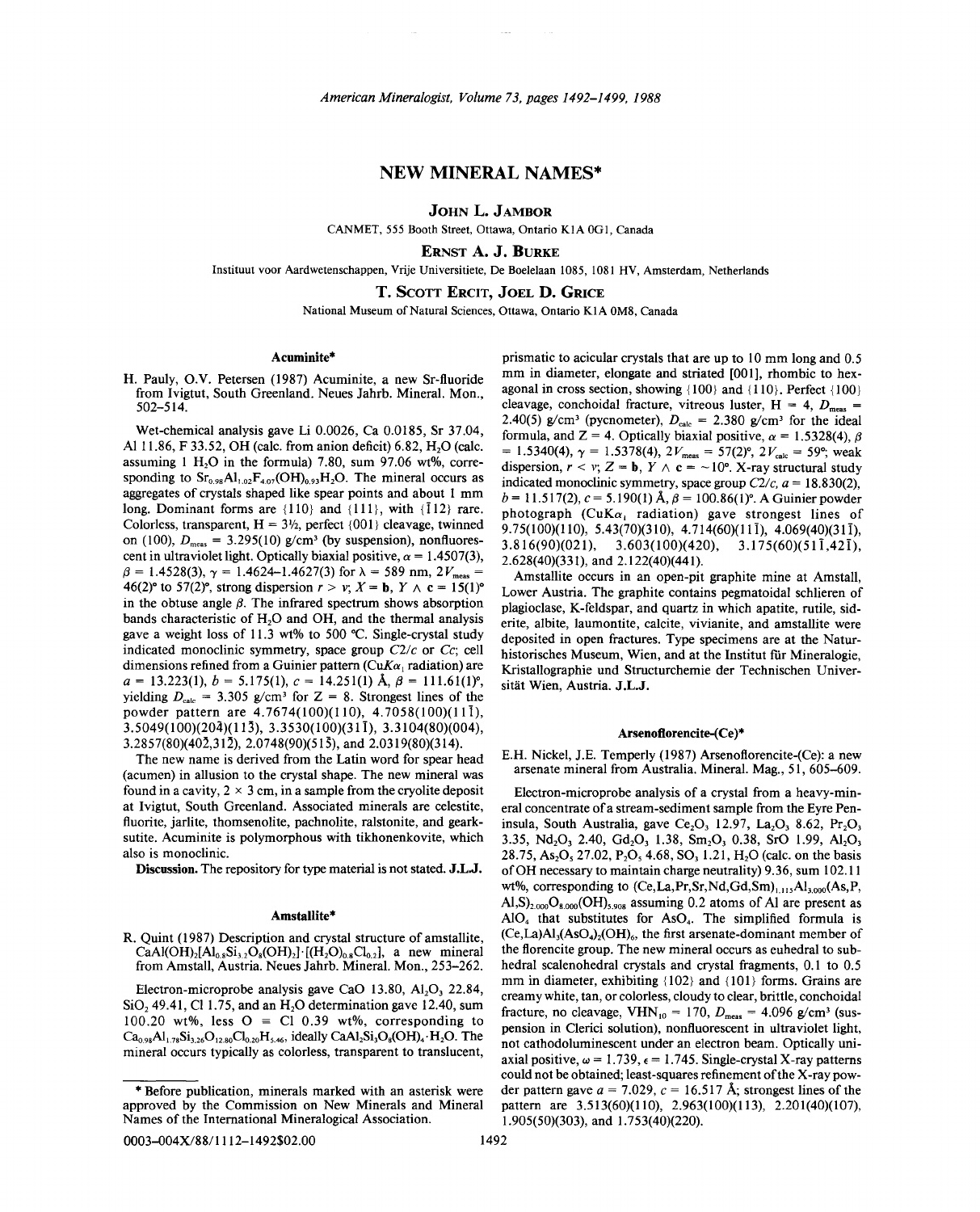The new mineral has been found in heavy-mineral concentrates from the Eyre Peninsula and Port August (both South Australia), and from a sample taken in an area near the Gulf of Carpentia, Northern Territory-Queensland border. Mineralogically related associations in the concentrates are florencite-(Ce), alunite, and what may be the La analogue of arsenoflorencite-(Ce). J.L.J.

### Cassedanneite\*

F. Cesbron, R. Giraud, F. Pillard, J.-F. Poullen (1988) Cassedanneite, a new lead chromate-vanadate from Beresov, Ural. C.R. Acad. Sci. Paris, 306, series II, 125-127 (in French).

Microprobe analysis gave PbO 73.24, CuO 0.61, ZnO 0.65, V,O, 9.90, P<sub>2</sub>O, 1.56, CrO<sub>3</sub> 12.39, H<sub>2</sub>O (by difference) 1.65 wt%, which yields  $(Pb_{4.92}Zn_{0.12}Cu_{0.11})_{25.15}(VO_4)_{1.63}(PO_4)_{0.33}(CrO_4)_{1.86}$ . 1.37H<sub>2</sub>O, ideally  $Pb_5(VO_4)_2(CrO_4)_2 \cdot H_2O$ . X-ray study shows the mineral to be monoclinic, space group *A2/m. A2* or *Am.* unit cell  $a = 7.693(8), b = 5.763(6), c = 9.795(8)$  Å,  $\beta = 115.93(5)$ °, Z = 1. The strongest lines (14 given) are  $4.83(60)(10\overline{2})$ ,  $3.22(60)(21\overline{1})$ , 3.15( 100)( 102), 2.87 3(50)(020), 2.123(30)( 122. 304), 1.908(30)  $(32\bar{2})(311)$ .

Cassedanneite occurs as round aggregates of small crystals, platy on  ${010}$ , in fractured crocoite associated with embreyite. Cassedanneite and embreyite may form a series. The red-orange plates are hexagonal in outline owing to twinning. H about 3.5.  $D_{\text{calc}} = 6.52 \text{ g/cm}^3$ . Reflectance measurements (nm,  $R_{\text{min}}$ %) gave 440,2.88; 460,2.75; 480,2.66; 500,2.58; 520,2.51; 540,2.46; 560,2.41; 580,2.40; 600,2.39; 620,2.37; 640,2.36; 660,2.35; 680,2.33; 700,2.33; 720,2.33; 740,2.36; 760,2.35; 780,2.37.

The name honors Professor J. P. Cassedane, Institute of Geosciences, University of Rio de Janeiro, Brazil. Type material is preserved at Ecole nationale superieure des Mines de Paris. J.D.G.

#### Cebaite-(Nd)

Peishan Zhang, Kejie Tao (1986) Bayan Obo Mineralogy. Science Publisher, Beijing, China. 208 p. (in Chinese with English summary).

Chemical analysis gave CaO 0.24, MgO 0.31, SrO 1.88, BaO 40.57, Fe<sub>2</sub>O<sub>3</sub> 0.09, Al<sub>2</sub>O<sub>3</sub> 1.00, REE<sub>2</sub>O<sub>3</sub> 30.81, ThO<sub>2</sub> 0.25, SiO<sub>2</sub> 1.94, CO, 19.62, H<sub>2</sub>O<sup>+</sup> 0.54, F 3.60, less O = F 1.51, sum 99.70 wt%. The REE distribution, calculated to 100%, is La 8.7, Ce 38.8, Pr 8.3, Nd 39.2, Sm 3.6, Eu 0.3, Gd 0.8, Dy 0.1, Y 0.2. The results are reported as  $(Ba_{2.64}Sr_{0.18})_{22.82}[(Ce,Nd,La,Pr,Sm,Gd,$  $Eu, Y, Dy$ <sub>21.87</sub>Ca<sub>0.04</sub>Mg<sub>0.08</sub>Th<sub>0.01</sub>]<sub>22.00</sub>(CO<sub>3</sub>)<sub>4.46</sub>(F<sub>1.90</sub>OH<sub>0.62</sub>)<sub>22.52</sub>, ideally  $Ba_3(Nd, Ce)_2(CO_3)$ ,  $F_2$ . The mineral is beige, with a vitreous luster. Unstated optical properties and X-ray powder data are reported to be similar to those of cebaite. The mineral occurs in association with fluorite, quartz, sodic pyroxene, sodic amphibole, and barite at the Bayan Obo iron-niobium-rare earth deposit in Inner Mongolia, northern China.

Discussion. As is noted by the authors, the formula ratio of Ce:Nd is 1.02:0.98, and the mineral is not Nd dominant. The mineral was not submitted for IMA approval and should not have been named. J.L.J.

#### Chaidamuite\*

Wanmao Li, Guoying Chen, Zhizhong Peng (1986) Chaidamuite-A new zinc and ferric sulfate mineral. Acta Mineral. Sinica, 6, 109-113 (in Chinese, English summary).

Wet-chemical analysis gave Fe<sub>2</sub>O<sub>2</sub> 20.00, FeO 2.09, ZnO 17.00, MnO 0.06, Al<sub>2</sub>O<sub>3</sub> 0.12, K<sub>2</sub>O 0.01, Na<sub>3</sub>O 0.02, SiO<sub>2</sub> 0.15, SO<sub>3</sub> 46.63, H,O 19.21, sum 99.29 wt%, corresponding to  $(Zn_{0.85}Fe_{0.12}^{2+})_{20.97}(Fe_{1.01}^{3+}Al_{0.01})_{21.02}(SO_4)_{2.05}(OH)_{0.90}\cdot3.87H_2O$ , ideally  $ZnFe^{3+}(SO_4)$ , (OH) $\cdot$ 4H<sub>2</sub>O. Spectrographic analysis confirmed the absence of significant amounts of Pb, Sn, Cu, and Ag and the presence of 0.05 wt% As. The mineral occurs as disseminated fine grains and as granular aggregates in which crystals are < I mm in maximum dimension. Crystals are thick tabular [001], short pismatic [001], or pseudocubic; principal forms are  $\{001\}$ ,  $\{010\}$ , and  $\{10\}$ . The mineral is brown to yellowish-brown, pale yellow streak, vitreous luster, translucent,  $H = 2.5$  to 3, perfect  $\{001\}$ and {l00} cleavages, conchoidal fracture, nonfluorescent in ultraviolet light, stable in air and insoluble in water, slightly soluble in dilute HCl.  $D_{\text{meas}} = 2.722(2)$ ,  $D_{\text{calc}} = 2.72$  g/cm<sup>3</sup> with  $Z = 2$ . Optically biaxial positive,  $\alpha = 1.688(1), \beta = 1.640(1), \gamma = 1.632(1)$ for white light,  $2V = 44(2)^\circ$ , strong dispersion  $r < v$ ,  $X = \mathbf{b}$ ,  $\mathbf{c} \wedge \mathbf{c}$  $Y = 12^{\circ}$ , **a**  $\wedge$   $Z = 28^{\circ}$ ; strong pleochroism with  $X =$  light yellow to colorless,  $Y =$  light yellow,  $Z =$  brownish-yellow. Single-crystally study gave monoclinic symmetry, space group  $P2_1/m$  or  $P2_1$ , a  $= 9.759(9), b = 7.134(9), c = 7.335(11)$  Å,  $\beta = 106.2(1)$ <sup>o</sup>calculate from the powder pattern (Fe radiation). Strongest X-ray lines are 9.40(80)(100), 5.03(65)(011), 5.00(80)(101), 3.64(70)(102), 3.57(35)(020), 3.118(100)(211), 3.090(95)(300), and 2.048(40)(222). The infrared curve has principal absorption bands at 3381 and 1237 to 977 cm<sup>-1</sup>, and subordinate bands at 1645, 653, 625, 604, and 491 cm<sup>-1</sup>. The DTA curve has strong endothermic peaks at 184, 704, and 798°C, and weak peaks at 374 and 852 °C.

Chaidamuite occurs in fractures and as networks in the oxidized part of a galena-sphalerite-pyrite deposit at Xitieshan, Chaidamu, Qinhai Province, China. Associated sulfate mineals are coquimbite, copiapite, butlerite, and zincobotryogen. The new mineral, which is named for the locality, is the zinc analogue of guildite CuFe<sup>3+</sup>(SO<sub>4</sub>)<sub>2</sub>(OH)·4H<sub>2</sub>O. The deposit at the type locality contains very little copper, and no copper sulfate minerals are present. Type specimens of chaidamuite are at the Geology and Mineral Resources Museum of the Ministry of Geology, Beijing, and at the Department of Geology, Lanzhou University, Oinhai Province, China. J.L.J.

#### Delindeite\*, lourenswalsite\*

D.E. Appleman, H.T. Evans, Jr., G.L. Nord, EJ. Dwornik, C. Milton (1987) Delindeite and 10urenswalsite, two new titanosilicates from the Magnet Cove region, Arkansas. Mineral. Mag., 51,417-425.

The minerals occur in vugs in nepheline syenite in the Diamond Jo quarry in the Magnet Cove area in Hot Springs County, Arkansas. They are weathering products of the titaniferous syenite. Other minerals in the vugs include pyroxenes (diopsidehedenbergite, aegirine-augite, acmite), titanite, pectolite, barite, sphalerite, K-feldspar, and labuntsovite. Delindeite and lourenswalsite occur closely associated with fine platy crystals of barite and pectolite and with small prismatic crystals of labuntsovite. The location of type materials is not given, but it is assumed to be the Smithsonian Institution in Washington.

### Delindeite

Electron-microprobe analysis gave SiO, 27.10, Al, O, 1.10, Fe, O, 2.54, CaO 0.61, K<sub>2</sub>O 1.47, Na<sub>2</sub>O 3.79, TiO<sub>2</sub> 23.02, BaO 33.05, H20 (by difference) 7.32, total 100 wt%; ion-microprobe analysis confirmed the presence of  $(OH)$ <sup>-</sup> and the absence of other ele-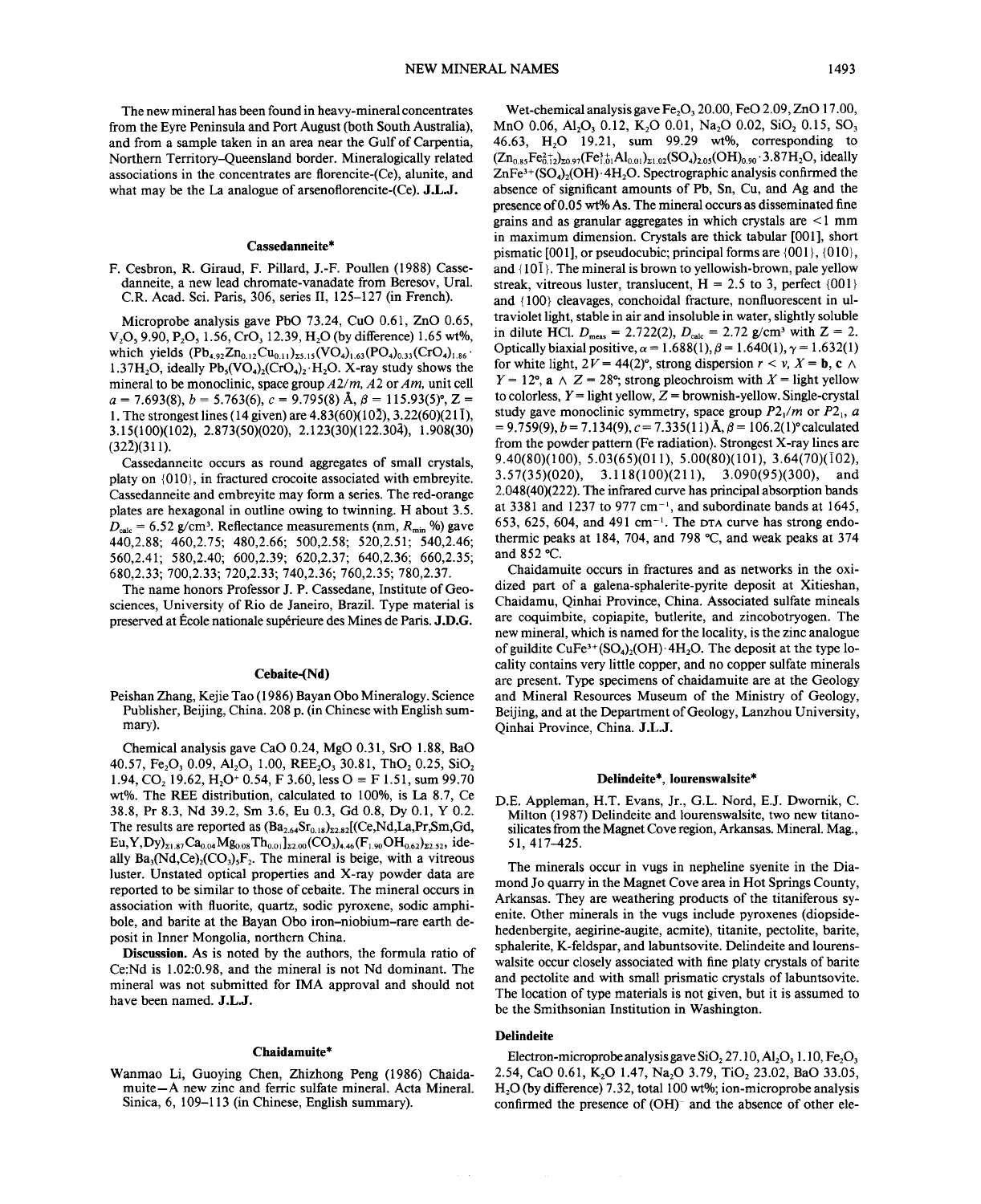ments with  $Z < 9$ . The analyses yield the following empirical formula, based on 40(O + OH): (Na<sub>2.16</sub>K<sub>o.55</sub>)<sub>22.71</sub>(Ba<sub>3.80</sub>Ca<sub>0.19</sub>)<sub>23.99</sub>  $({\rm Ti}_{5.08}\, \rm Fe_{0.56}\,Al_{0.34})_{25.98}\,({\rm Si}_{7.96}\,Al_{0.04})_{28.00}\,[\rm O_{32.83}\,(\rm H_2O)_{7.17}]_{240.00},\,$  or approximately  $(Na,K)_{2.7}$ (Ba,Ca)<sub>4</sub>(Ti,Fe,Al)<sub>6</sub>Si<sub>8</sub>O<sub>26</sub>(OH)<sub>14</sub>, with Na  $> K$ , Ba  $> Ca$ , and Ti  $> Fe > Al$ . All Fe is assumed to be in the ferric state because of the oxidizing weathering conditions during formation of the mineral. Combined electron-diffraction and X-ray powder (Debye-Scherrer) diffraction studies revealed a monoclinic unit cell, space group *C2/m* or a corresponding subgroup,  $a = 21.617(13)$ ,  $b = 6.816(5)$ ,  $c = 5.383(3)$  Å,  $\beta =$ 94.03(5)°, Z = 1,  $D_{\text{calc}}$  = 3.70(1),  $D_{\text{meas}}$  = 3.3(1) g/cm<sup>3</sup>; the calculated value of *D* is preferred because of the aggregate nature of delindeite flakes. The strongest X-ray diffraction lines (38 listed) are 10.78(100)(200), 3.55(24)(311), 3.083(28)(601), 2.888(31)(601),2.806(20)(221),2.753 (16)(221), 2.262(18)(910), 2.206(15)(621). The mineral is a layered titanoaluminosilicate without obvious similarity to any known titanosilicate layer type.

Delindeite occurs as tiny, compact, spherulitic aggregates up to about 1 mm in diameter, which consist of micrometer-sized, lathlike or flakelike crystals. Good {001} cleavage, irregular fracture, brittle. Submicroscopic twinning on (100). The mineral is pinkish gray, translucent with a resinous, pearly luster; H not indicated. Optically biaxial positive, average  $n \sim 1.813$ , parallel extinction and negative elongation when lying on the cleavage. In the plane of cleavage  $\{001\}$ ,  $\alpha = 1.790(5)$ ,  $\beta = 1.825(5)$ ; reliable measurements of  $\gamma$  were impossible,  $\gamma_{\text{calc}} = 1.982$ ;  $2V_{\text{obs}} = \text{mod}$ erate,  $2V_{\text{calc}} = 54^{\circ}$ . Pleochroism not observed; dispersion not measured. Calculation of the Gladstone-Dale relationships leads to a compatibility index  $[1 - K_p/K_c]$  of 0.0598, "good" to "fair."

The name is for Henry deLinde of Mabelvale, Arkansas, owner of the Diamond Jo quarry and a leading amateur mineralogist who has preserved this unique mineral locality.

### Lourenswalsite

Electron-microprobe analysis gave SiO, 28.20, Al,  $O_3$ , 5.37, Fe, $O_3$ 6.18, MgO 1.57, CaO 0.81, K,O 5.82, TiO, 28.73, BaO 11.69, H,O (by difference) 11.63, total 100 wt%; ion-microprobe analysis confirmed the presence of (OH)- and the absence of other elements with  $Z < 9$ . The analyses yield the following empirical formula, based on 26(O + OH):  $(K_{1.16}Ba_{0.72})_{21.88}(Ti_{3.38}Mg_{0.37}Ca_{0.14}$ - $Fe_{0.13}$ <sub>24.02</sub> (Si<sub>4.41</sub> Al<sub>0.99</sub> Fe<sub>0.60</sub>)<sub>26.00</sub> [O<sub>19.94</sub> (H<sub>2</sub>O)<sub>6.06</sub>]<sub>226.00</sub>, or approximately  $(K,Ba)_{2}(Ti,Mg,Ca,Fe)_{4}(Si,Al,Fe)_{6}O_{14}(OH)_{12}$ , with  $K > Ba$ ,  $Ti \gg (Mg + Ca + Fe)$ ,  $Si > Al > Fe$ . All Fe is assumed to be in the ferric state as the mineral was formed under oxidizing weathering conditions.

Combined electron-diffraction and X-ray diffraction (powder and single-crystal methods) studies yielded a hexagonal unit cell, space group unknown, *a* = 5.244(3), *c* = 20.49(3) A, *V* = 488.0(8)  $\AA^3$ , Z = 1,  $D_{\text{calc}} = 3.199(5)$ ,  $D_{\text{meas}} = 3.17(2)$  g/cm<sup>3</sup>. The stronges X-ray diffraction lines (41 listed) are 10.2(20)(002),4.08(15)(005), 3.93(20)(?), 3.43(15)(006), 2.608(100)(111), 2.564(15)(008), 2.249(16)(201), 1.515(80)(300), and 1.3111 (25)(220); certain lines cannot be indexed with the hexagonal unit cell because of the extreme layer disorder and probable mixed layering. The mineral is a layered titanoaluminosilicate without any obvious similarity to any known titanosilicate layer type.

Lourenswalsite occurs as tiny, rosettelike clusters up to about I mm in diameter, which consist of fragile, very thin hexagonal flakes a few micrometers on edge. Good {001} cleavage, irregular fracture, brittle. The mineral is silvery gray to light brownishgray, translucent with pearly luster to dull, H not indicated. Lourenswalsite is biaxial negative, parallel extinction and positive elongation when viewed lying on the platy cleavage;  $\alpha = 1.815(2)$ ,  $\beta \approx \gamma = 1.840(2)$ ; 2*V* is extremely low,  $\sim 0^{\circ}$ . Pleochroism is absent; dispersion not measured. Calculation of the Gladstone-Dale relationships leads to a compatibility index of 0.026, "excellent. "

The name is for Dutch-born pharmacologist Dr. Lourens Wals of Turnhout, Belgium, one of the foremost mineral collectors in that country. E.A.J.B.

### Gananite\*

Longzai Cheng, Zongshao Hu, Shiwei Pan, Rongsheng Huang, Shuliang Guo (1984) Gananite ( $\alpha$ -BiF<sub>3</sub>), a new bismofluoride mineral from Jiangxi, China. Yanshi Kuangwu Ji Ceshi, 3, 119-123 (in Chinese, English abstract).

Electron-microprobe analysis gave Bi 78.98, F 20.40, sum 99.38 wt%, corresponding to  $BiF_{2.84}$ , ideally  $BiF_3$ . The mineral occurs as brown to black and greenish-black irregular aggregates, 0.076 to 0.15 mm in diameter; resinous to semimetallic luster, dark gray streak, fragments slightly translucent, no cleavage, uneven fracture, brittle,  $H = 135$  to 153 kg/mm<sup>2</sup>, nonfluorescent in ultraviolet light, readily soluble in HCl and HNO<sub>3</sub>. Strongest lines of the X-ray powder pattern (I 14.6-mm camera, Fe radiation) are 3.37(100)(111), 2.91(70)(200), 2.272(50)(220*6*), 2.057(90)(220), 1.756(80)(311), 1.334(50)(331), and  $1.188(50)(422)$  Å. The powder data are almost identical to those for synthetic  $\alpha$ -BiF<sub>3</sub> (cubic, space group *P43m*; PDF card 11-10) and give  $a = 5.825(1)$  Å,  $D_{\text{calc}} = 8.928$  g/cm<sup>3</sup> with  $Z = 4$ . Gray in reflected light in air, isotropic; reflectance values in nm % in air and (oil) are 407,11.08(4.21); 435,12.31(10.07); 546,12.73(11.08); 591,12.92(12.63); 621,12.96(11.37); and 647,13.27(11.69).

Gananite occurs with bismuth, bismuthinite, pyrite, and chalcopyrite in wolframite-bearing quartz veins in the Laikeng mining district, southern Jiangxi Province (called the Ganan area), central China. Type material is at the National Museum of Geology of Beijing, China. J.L.J.

#### Gasparite-(Ce)\*

S. Graeser, H. Schwander (1987) Gasparite-(Ce) and monazite- (Nd): two new minerals to the monazite group from the Alps. Schweiz. Mineral. Petrogr. Mitt., 67, 103-113.

The mean of nine electron-microprobe analyses gave Ce,O, 28.33, La,O, 12.07, Nd,O, 11.02, Pr,03 3.89, ThO, 1.95, CaO 1.36, SiO, 0.64, AI,O, 0.06, SO, 0.99, As,O, 39.21, sum 99.52 wt%, corresponding to  $(Ce_{0.47}La_{0.20}Nd_{0.18}Pr_{0.06}Ca_{0.07}Th_{0.02})_{21.0}$  $(As_{0.94}S_{0.03}Si_{0.03})_{21.0}O_4$ , ideally CeAsO<sub>4</sub>. The mineral occurs as rims to complete pseudomorphs of synchysite crystal aggregates; light brown-red in color, white streak, conchoidal to uneven fracture, VHN<sub>50</sub> = 327(5),  $D_{\text{calc}} = 5.63 \text{ g/cm}^3 \text{ for } Z = 4$ . Opticall biaxial positive,  $\alpha = 1.810(8)$ ,  $\beta = 1.825(8)$ ,  $\gamma = 1.92(1)$ ,  $2V =$ 40-45°,  $X = \mathbf{b}$ ,  $Z \wedge \mathbf{c} = 4$ °. Single-crystal X-ray study indicated monoclinic symmetry, space group  $P2<sub>1</sub>/n$ ; cell dimensions refined from the powder-diffraction pattern are  $a = 6.937(3)$ ,  $b = 7.137(4)$ ,  $c = 6.738(6)$  Å,  $\beta = 104.69(5)$ °; strongest diffraction lines are 3.355(77)(200), 3.156(100)(120), 3.035(34)(210), 2.966(70)(012), 2.709(44)(202),2.519(31)(212,112), 2.003(45)(212), 1.8113(32) (322,222), and 1.7787(34)(132).

Gasparite-(Ce) is associated with rutile, anatase, magnetite, hematite, synchysite-(Ce), chernovite, and cafarsite in fissures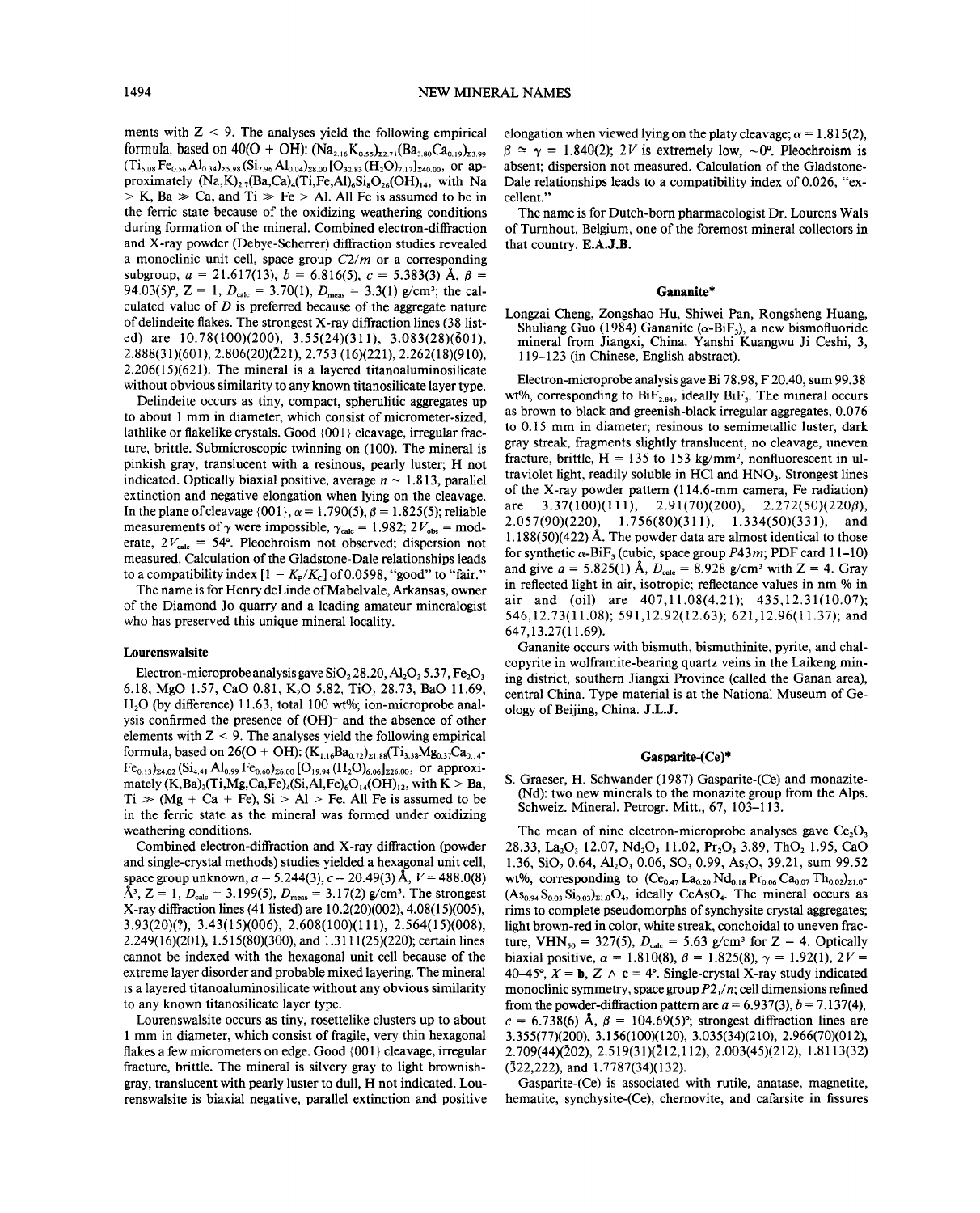mineralized during Alpine amphibolite-grade metamorphism of metasedimentary rocks at Pizzo Cervandone, a mountain near the border between Italy and Switzerland. Type material is at the Natural History Museum and at the Mineralogical Institute, Basel, Switzerland. J.L.J.

### Ludiibaite\*

P. Piret, M. Deliens (1988) Description of ludjibaite, a polymorph of pseudomalachite,  $Cu<sub>5</sub>(PO<sub>4</sub>)<sub>2</sub>(OH)<sub>4</sub>$ . Bull. Minéral., 111, 167-171 (in French).

Electron-microprobe analysis gave CuO 68.4,  $P_2O_5$  24.3,  $H_2O$ (by difference) 7.3, which yields the above ideal formula. X-ray single-crystal and powder-diffraction studies show the mineral to be triclinic, space group  $P\bar{1}$ , unit cell  $a = 4.446(3)$ ,  $b = 5.871(4)$  $c = 8.680(7)$  Å,  $\alpha = 103.9(2)$ ,  $\beta = 90.3(2)$ ,  $\gamma = 93.2(2)$ °,  $Z = 1$ .  $4.46(100)(100)$ ,  $D_{\text{calc}}$  = 4.36 g/cm<sup>3</sup>. The strongest X-ray lines (46 given) are  $2.462(50)(1\overline{2}0), \quad 2.353(50)(103,11\overline{3}),$  $3.02(20)(102)$ , and  $2.408(20)(103)$ . The mineral occurs as aggregates of blue-green blades (up to 0.3 mm) on pseudomalachite in association with libethenite. Cyrstals have a vitreous luster and a white to pale-blue streak. Optically biaxial positive or negative,  $2V$  large,  $\alpha' = 1.786(2)$  and  $\gamma' = 1.840(5)$ . Weak pleoch roism, blue to pale blue.

The name refers to the Ludjiba deposit, Zaire, beside the river bearing the same name. Type material is preserved at the Musée Royal de l'Afrique Centrale a Tervuren, Belgium, and at the Institut Royal des Sciences Naturelles de Belgique, Brussels. J.D.G.

#### Mcbirneyite\*

J.M. Hughes, B.S. Christian, L.W. Finger, L.L. Malinconico (1987) Mcbirneyite,  $Cu<sub>3</sub>(VO<sub>4</sub>)$ , a new sublimate mineral from the fumaroles of Izalco volcano, El Salvador. J. Volcanology and Geothermal Research, 33, 83-190.

Black, anhedral crystals, all  $\lt$  200  $\mu$ m in greatest dimension, of a sublimate from a fumarole in the summit crater of Izalco volcano gave electron-microprobe compositions ofCuO 56.82(29),  $V<sub>2</sub>O<sub>5</sub>$  41.44(21) (mean of six analyses of three crystals), and CuO 55.91(73),  $V<sub>2</sub>O<sub>5</sub>$ , 42.70(56) (mean of two analyses of the type crystal), sums 98.26, 98.61 wt%, corresponding to  $Cu<sub>3.08</sub>V<sub>1.97</sub>O<sub>8</sub>$ and  $Cu_{3.00}V_{2.00}O_8$ . The mineral is opaque, metallic luster, hardness not determined, medium dark-gray in reflected light in air, nonpleochroic; reflectances (nm %) measured at four wavelengths (scheelite and magnetite as standards) are 470,18.5; 546,17.5; 589,18.7; 650,20.6. Crystal-structural X-ray study showed mcbirneyite to be triclinic, space group  $P\overline{1}$ ,  $a = 5.3418(9)$ ,  $b =$ 6.5100(8),  $c = 5.1798(7)$  Å,  $\alpha = 88.61(1)$ ,  $\beta = 68.11(1)$ ,  $\gamma =$ 69.22(1)°,  $D_{\text{calc}} = 4.50$  g/cm<sup>3</sup> with  $Z = 1$ . Strongest lines of the X-ray powder pattern are  $4.25(60)(101)$ ,  $4.01(80)(01\bar{1})$ , 3.12(100)(120),2.82(100)(101), 2.641(80)(211), 2.572(60)(102),  $2.428(80)(021)$ , and  $2.308(60)(1\overline{1}2)$ , in good agreement with data for synthetic  $Cu_3V_2O_8$ .

Izalco volcano is a basaltic and andesitic composite volcano that has been intermittently active since its birth in 1770. Several vanadium minerals have been identified in its high-temperature fumarolic sublimates; mcbirneyite, however, occurs in the outer sulfate zone of a fumarole  $(T = 100$  to 200 °C) and is associated with fingerite, thenardite, euchlorine, and unnamed  $\alpha$ -Cu<sub>2</sub>V<sub>2</sub>O<sub>7</sub>. Type specimens are in the Smithsonian Institution, Washington,

D.C. The new name honors volcanologist A. R. McBirney of the University of Oregon. J.L.J.

## Monazite-(Nd)\*

S. Graeser, H. Schwander (1987) Gasparite-(Ce) and monazite- (Nd): two new minerals to the monazite group from the Alps. Schweiz. Mineral. Petrogr. Mitt., 67, 103-113.

Electron-microprobe analysis (reported to be the mean of three analyses) gave Ce<sub>2</sub>O<sub>3</sub> 19.85, La<sub>2</sub>O<sub>3</sub> 2.48, Pr<sub>2</sub>O<sub>3</sub> 6.47, Nd<sub>2</sub>O<sub>3</sub> 30.32,  $Sm_2O_3$  8.81,  $Gd_2O_3$  2.26,  $ZrO_2$  0.77,  $P_2O_5$  28.65,  $SiO_2$  0.22, sum 99.83 wt%, corresponding to  $(Nd_{0.44}Ce_{0.29}Sm_{0.12}Pr_{0.09}La_{0.04}Gd_{0.03}$  $Zr_{0.02}$ <sub>21.03</sub> (P<sub>0.97</sub> Si<sub>0.01</sub>)<sub>20.98</sub>O<sub>4</sub>. The mineral forms long prismatic crystals, translucent to milky, but always bright rose. Optically biaxial positive,  $\alpha = 1.793(2)$ ,  $\beta = 1.795(2)$ ,  $\gamma = 1.860(5)$ . D<sub>cal</sub>  $= 5.43$  g/cm<sup>3</sup>. Single-crystal X-ray study indicated monoclinic symmetry; cell dimensions refined from the powder pattern are  $a = 6.745(4), b = 6.694(4), c = 6.435(4)$  A,  $\beta = 103.65(4)^{o}$ Strongest lines of the X-ray pattern are  $4.15(30)(\overline{1}11)$ , 3.280(60)(200), 3.080(100)(120), 2.846(50)(112), 2.425(40)(212), 2.177(30)(031), 1.9541(30)(212), 1.8634(30)(103), and  $1.7301(30)(132)$ . The pattern is similar to that of monazite-(Ce), and the cell volume (293.7  $\AA$ <sup>3</sup>) is only slightly smaller.

Monazite-(Nd) is associated with xenotime, gadolinite, bastnäsite, allanite, and monazite-(Ce) in fissures and druses in aplitic to pegmatitic veins that cut blocks of schistose gneiss on the moraine of the north slope of Pta. Glogstafel, Val Formazza, Italy. Type material is at the Natural History Museum and at the Mineralogical Institute, Basel, Switzerland. As is noted by the authors, the mineral has also been reported to occur in a bauxite deposit in Greece *(Am. Mineral.,* 68, 849; 1983).

Discussion. A bit short on the description of properties. J.L.J.

### Okhotskite\*

K. Togari, M. Akasaka (1987) Okhotskite, a new mineral, an  $Mn^{3+}$ -dominant member of the pumpellyite group, from the Kokuriki mine, Hokkaido, Japan. Mineral. Mag., 51, 611-614.

Electron-microprobe analysis gave  $SiO<sub>2</sub> 34.25$ , TiO<sub>2</sub> 0.09, Al<sub>2</sub>O<sub>3</sub> 4.49, Fe20, 6.03, Mn20, 16.69, MnO 9.18, MgO 2.08, CaO 20.11, Na<sub>2</sub>O 0.25, K<sub>2</sub>O 0.03, H<sub>2</sub>O (by TGA) 6.89, sum 100.09 wt%. Fe was confirmed as trivalent by M6ssbauer spectroscopy. The empirical formula based on 56 oxygen ions is  $(Ca_{7.63}Na_{0.17}$ - $K_{0.01}$ <sub>27.81</sub>(Mn<sup>2+</sup><sub>275</sub>Mg<sub>1.10</sub>)<sub>23.85</sub> (Mn<sup>3+</sup><sub>20</sub>Al<sub>1.87</sub>Fe<sup>3+</sup><sub>161</sub>Ti<sub>0.02</sub>)<sub>28.00</sub> Si<sub>12.13</sub>O<sub>39.71</sub>  $(OH)_{16.29}$ . The mineral forms aggregates of prisms, up to 0.2 mm long, that are orange with a pale-orange streak, vitreous luster, transparent, nonfluorescent,  $H = 6$ ,  $D_{calc} = 3.40$  g/cm<sup>3</sup> for the empirical formula and  $Z = 1$ . One set of cleavages is observed in thin section. Optically biaxial negative,  $\alpha = 1.782(5)$ ,  $\beta =$ 1.820(5),  $\gamma = 1.827(5)$ ,  $2V_{\text{meas}} = 46(5)^\circ$ ,  $2V_{\text{calc}} = 46^\circ$ ,  $Y = \mathbf{b}$ ,  $Z \wedge$ c = 9-14° in the acute angle of  $\beta$ . Pleochroism is strong:  $X =$ yellow, Y and  $Z =$  deep orange,  $X < Y < Z$ . Dispersion is indiscernible.

Cell dimensions, calculated from the X-ray powder pattern and indexed by analogy with pumpellyite, are  $a = 8.887(5)$ ,  $b =$ 6.000(4),  $c = 19.53(2)$  Å,  $\beta = 97.08(6)$ °; strongest powder-di fraction lines (Cu radiation) are 4.76(60)(004, III), 3.87(70)(202), 2.961 (100)(115,300), 2.720(70)(302), 2.665(45)(304,311), 2.553(45)(024)(313), 2.384(45)(304), 2.197(40)(026), and 1.815(45)(317,128).

Okhotskite occurs in veinlets that cut hematite ore fragments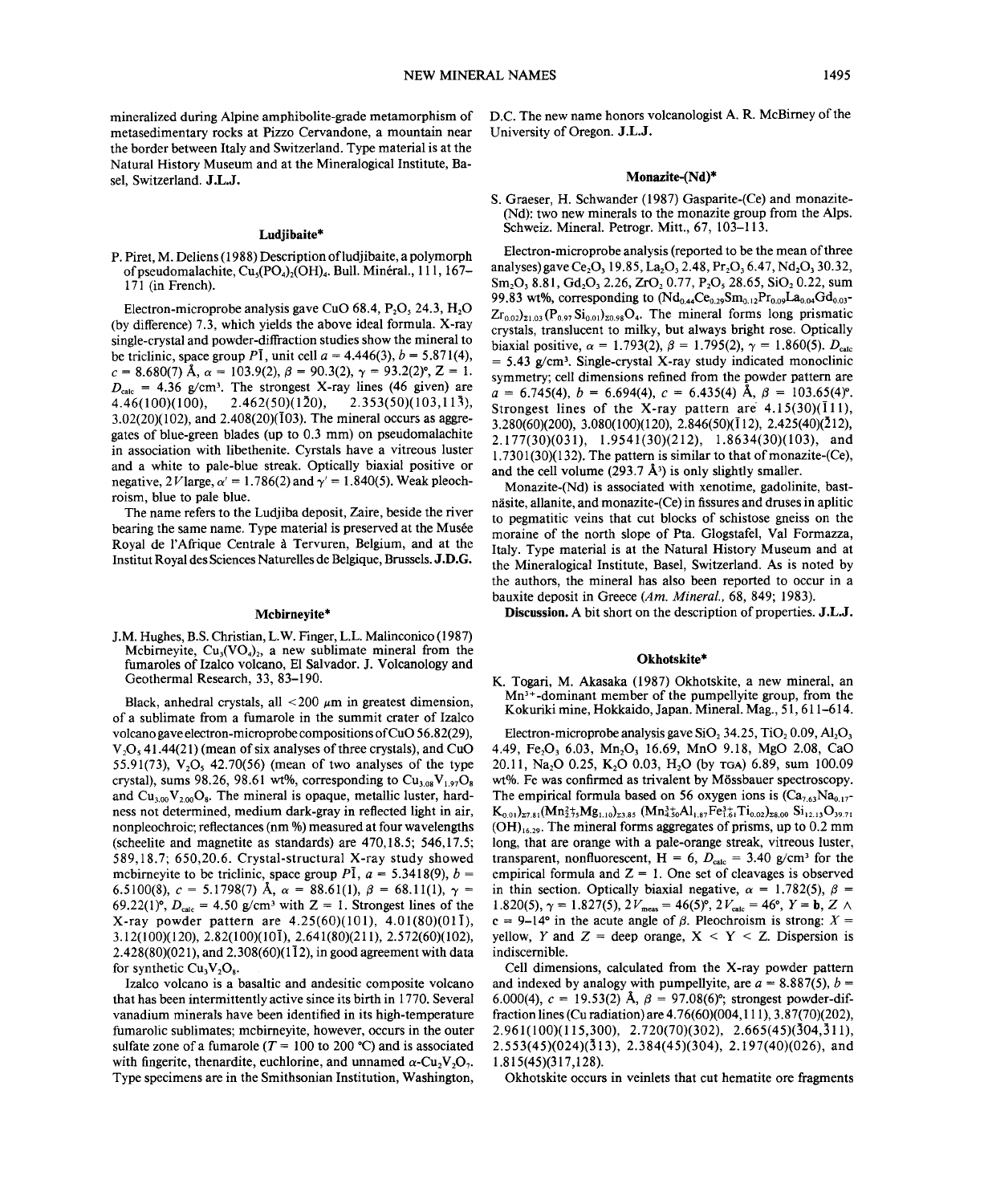collected from the dump of the dormant Kokuriki mine, located on Jurassic stratabound manganiferous hematite ore that averaged 10% Mn and 33% Fe. Associated veinlet minerals are quartz, pumpellyite containing variable amounts of Mn, piemontite, neotocite, bementite, and fluorapatite. The mine is near the Sea of Okhotsk, from which the new name is derived. In accordance with the pumpellyite-group formula  $W_s X_A Y_s Z_{12} O_{56-n} (OH)_n$ , names are based on the predominant Y-site trivalent cation, and secondarily on the X-site divalent cation; accordingly, the new mineral is okhotskite-(Mn). The existence of pumpellyite-(Mn) is known.

Discussion. No repository for type material is given. J.L.J.

#### Pahasapaite\*

R.C. Rouse, D.R. Peacor, P.J. Dunn, T.J. Campbell, W.L. Roberts, F.J. Wicks, D. Newbury (1987) Pahasapaite, a beryllophosphate zeolite related to synthetic zeolite rho, from the Tip Top pegmatite of South Dakota. Neues Jahrb. Mineral. Mon., 433-440.

Electron-microprobe analysis gave K<sub>2</sub>O 1.6, CaO 8.5, Na<sub>2</sub>O 0.2, P<sub>2</sub>O<sub>s</sub> 46.0; P/L<sub>i</sub> = 1.96 by ion microprobe (calc. Li<sub>2</sub>O 4.8), H<sub>2</sub>O 18 (by TGA-EGA) sum 79.1 wt% (BeO not determined). Crystal-structure determination led to the formula  $(Ca, Li, K_1, Na_2 \square_{13.5})$ <sub>22</sub>Li<sub>8</sub>Be<sub>24</sub>O<sub>96</sub>.38H<sub>2</sub>O, requiring K<sub>2</sub>O 1.60, CaO 8.73, Na<sub>2</sub>O 0.18, L<sub>1</sub>O 4.91, BeO 16.99, P<sub>2</sub>O<sub>s</sub> 48.22, H<sub>2</sub>O 19.38 wt%. The mineral is a zeolite; water loss on heating is continuous between 70 and 500°C, consistent with the zeolitic character. The (Ca,Li,K,Na) are disordered over a single 24-fold equipoint. Cubic,  $a = 13.781(4)$  Å, space group  $I23$  from the structural determination. Pahasapaite occurs as euhedral malformed crystals, about 1.0 mm in size, showing  $\{110\}$  aand  $\{111\}$ ; transparent and colorless to light pink, vitreous luster, colorless streak,  $H = 4\frac{1}{2}$ , no cleavage, optically isotropic with  $n = 1.523(2)$ in Na light,  $D_{\text{meas}} = 2.28(4)$  by suspension in heavy liquids,  $D_{\text{calc}}$  $= 2.241$  g/cm<sup>3</sup> using the structurally determined formula. Strongest lines of the X-ray powder pattern (114.6-mm Gandolfi camera, Cu radiation) are 9.60(100)(110), 4.35(40) (310), 3.684(90)(321), 3.248(90)(411,330), 2.935(90)(332), 2.702(60)(510,431), and 2.237(40)(611,532).

Pahasapaite occurs with other beryllophosphates in seams in fractured beryl crystals in the Tip Top pegmatite, near Custer, in the Black Hills of South Dakota. Associated minerals are montgomeryite, tiptopite, eosphorite-childrenite, roscherite, and childrenite. The new name is derived from the Lakota Sioux word for the Black Hills, Pahasapa. Type material is catalogued as NMNH 159879 at the Smithsonian Institution, Washington, D.C. J.L.J.

#### Parabrandtite\*

P.J. Dunn, D.R. Peacor, S.-C. Su, F.J. Wicks, F.J. Parker (1987) Parabrandtite, the manganese analogue of talmessite, from Stirling Hill, Ogdensburg, New Jersey. Neues Jahrb. Mineral. Abh., 157, 113-119.

Electron-microprobe analysis gave FeO 0.2, MgO 0.8, CaO 25.1, MnO 14.7, ZnO 0.7, As<sub>2</sub>O<sub>3</sub> 51.3, H<sub>2</sub>O (by TGA-EGA) 8.3, sum 101.1 wt%, corresponding to  $(Ca_{1.94}Mn_{0.06})(Mn_{0.84}Mg_{0.09} Zn_{0.04}Fe_{0.01}As_{1.93}O_{7.80}$  2H<sub>2</sub>O, ideally Ca<sub>2</sub>Mn(AsO<sub>4</sub>)<sub>2</sub> 2H<sub>2</sub>O. The mineral forms aggregates, 0.5 to 1.5 mm in diameter, of crystals in parallel growth; colorless, transparent, vitreous luster, white

streak,  $H = 3$  to 4, perfect  $\{010\}$  and  $\{110\}$  cleavages, nonfluorescent in ultraviolet light. Optically biaxial positive,  $\alpha = 1.701(2)$ ,  $\beta = 1.721(2), \gamma = 1.751(2), 2V = 79.9(4)$ °,  $r > v$  (weak); c = [001] and  $b^*$  is normal to (010). Single-crystal study indicated triclinic symmetry, space group *P*1 or *PI*,  $a = 5.89(1)$ ,  $b = 7.031(7)$ ,  $c =$ 5.64(1) A,  $\alpha = 96.77(10)$ ,  $\beta = 109.32(10)$   $\gamma = 108.47(8)$ °.  $D_{\text{meas}}$  $= 3.55(8)$  (by suspension  $P_{\text{calc}} = 3.55(8)$  (by suspension),  $D_{\text{calc}} = 3.60$  g/cm<sup>3</sup> for  $Z = 1$  and the empirical formula. Strongest lines of the X-ray powder pattern (114.6-mm Gandolfi camera, Cu radiation) are 3.61(70)(011), 3.231(50)(020),3.090(80)(021),2.811(100)(121), and 2.778(50) (102).

Parabrandtite is associated with sarkinite in a cavity in a vein in primary ore consisting of franklinite, pink calcite, and red willemite from the Sterling Hill mine, Sussex County, New Jersey. Three specimens are known; type material (NMNH 163210) is at the Smithsonian Institution, Washington, D.C. The new name relates to brandtite, the monoclinic polymorph. Parabrandtite is the Mn analogue of talmessite,  $Ca_2Mg(AsO_4)_2 \cdot 2H_2O$ . J.L.J.

### Paraotwayite\*

E.H. Nickel, J. Graham (1987) Paraotwayite, a new nickel hydroxide mineral from Western Australia. Can. Mineral., 25, 409-411.

Paraotwayite occurs as emerald-green fibrous masses and crossfiber veinlets in an assemblage consisting largely of millerite and nickeloan chrysotile. Electron-microprobe analysis gave NiO 66.25, MgO 0.24, SO, 11.80; H<sub>2</sub>O and CO<sub>2</sub> by CHN analyzer gave 17.42 and 4.67, respectively, for a sum of 100.38 wt%. The empirical formula, based on  $Ni + Mg = 1$ , is  $Ni_{0.99}Mg_{0.01}(OH)_{1.43}(SO_4)_{0.17}(CO_3)_{0.12}$  0.37H<sub>2</sub>O, generalized on an anhydrous basis as  $Ni(OH)_{2-x}(SO_4, CO_3)_{0.5x}$ , where *x* is approximately 0.6. The fibers are up to 0.5 mm long and 5  $\mu$ m wide, brittle, silky luster, white streak,  $VHN_{20} = 223$ , no cleavage, nonfluorescent in ultraviolet light, inert to cold HCI or HNO,. In transmitted light, weakly pleochroic from bluish-green parallel to fiber length, yellowish-green normal to it. Extinction parallel, length slow;  $n = 1.705$  parallel to fiber length, 1.655 normal to it. Electron-diffraction studies gave a two-dimensional orthogonal net of 3.0 and 13.6 A, and in combination with a partly indexed fiber-rotation pattern, the cell dimensions calculated from the X-ray powder pattern gave  $a = 7.89(1)$ ,  $b = 2.96(1)$ ,  $c = 13.63$  $\text{A, } \beta = 91.1(2)$ °.  $D_{\text{meas}} = 3.30$  (suspension),  $D_{\text{calc}} = 3.520$  g/cm with  $Z = 6$ . Strongest lines of the X-ray powder pattern are  $6.81(100)(002), 5.083(80)(102), 3.859(50)(103,201),$ 2.946(40)(010,203), 2.239(80)(212,014), and 1.973(30)(400).

Paraotwayite veinlets, together with those of dolomite and gaspeite, have been found in two specimens of nodular millerite, partly altered to polydymite, in a matrix of nickeloan chrysotile from the Otway nickel deposit, Pilbara region, Western Australia. The new name reflects the chemical and physical similarity to otwayite, which occurs in the same deposit but has not been found together with paraotwayite. Specimens have been deposited with the Western Australian State Mineral Collection (Government Chemical Laboratories, Perth) and the Museum of Victoria, Melbourne, Australia. J.L.J.

#### Parisite-(Nd)

Peishan Zhang, Kejie Tao (1986) Bayan Obo mineralogy. Science Publisher, Beijing, China. 208 p. (in Chinese with English summary).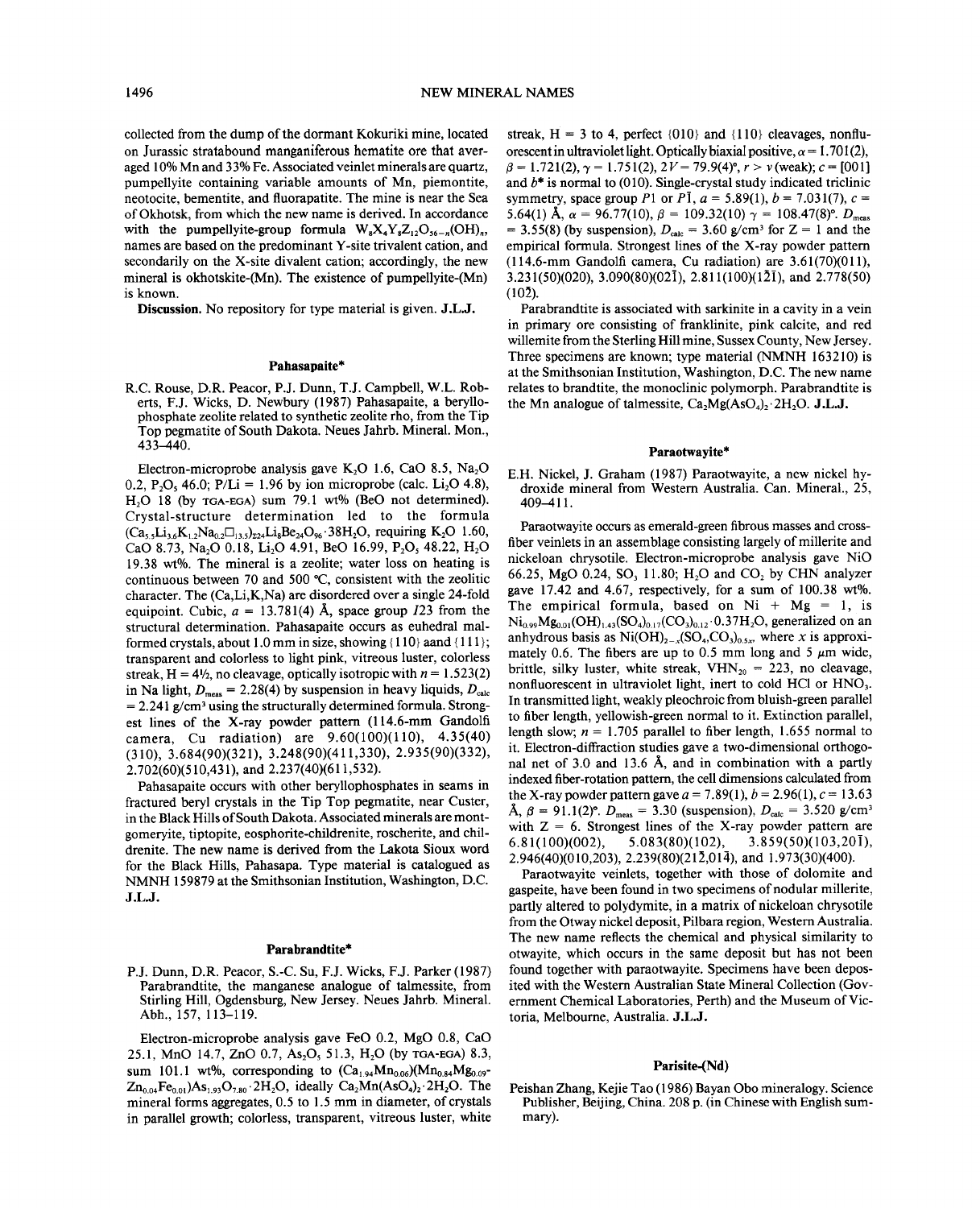Chemical analyses of two samples that have the same X-ray powder-diffraction patterns as normal parisite gave the following results for rare-earth elements summed to 100 wt%: La 9.6, 9.0, Ce 36.3, 35.5, Pr 7.9, 7.5, Nd 40.1, 41.2, Sm 4.3, 4.7, Eu 0.4, 0.4, Gd 0.9, 1.0, Dy 0.3,0.2, Yb 0.0, 0.2, Y 0.2, 0.3. The mineral occurs as large, yellowish-brown grains in a quartz matrix; luster vitreous, fracture conchoidal,  $H = 4$  to 5,  $D_{meas} = 4.2$  to 4.5  $g/cm<sup>3</sup>$ . In thin section, light yellowish-brown, uniaxial positive with  $\omega = 1.679$ ,  $\epsilon = 1.754$ . The DTA curve shows a large endothermal peak before 610°C. One of the analyzed samples is associated with hematite, barite, sodic pyroxene, and sodic amphibole, and the other is associated with calcite, sodic pyroxene, and sodic amphibole. The general formula of parisite-(Nd) is  $(Nd, Ce)$ , $Ca(CO<sub>3</sub>)$ , $F<sub>2</sub>$ . The mineral occurs in the Bayan Obo ironniobium-rare earth deposit in Inner Mongolia, northern China.

Discussion. A full description of the mineral and approval of the new name are needed. J.L.J.

#### Poudretteite\*

J.D. Grice, T.S. Ercit, J. Van Velthuizen (1987) Poudretteite,  $KNa_2B_3Si_{12}O_{30}$ , a new member of the osumilite group from Mont Saint-Hilaire, Quebec, and its crystal structure. Can. Mineral., 25, 763-766.

Electron-microprobe analysis gave SiO, 77.7, B,O, 11.4, K,O 5.2, Na,O 6.2, Li and Be not detected, sum 100.5 wt%, corresponding to  $K_{1,00}(Na_{1.87}K_{0.04})_{\Sigma1.91}B_{3.05}Si_{12.14}O_{30}$ . Seven crystals are known; they are roughly equant, barrel-shaped prisms up to 5 mm, colorless to pale pink, transparent, vitreous luster, white streak,  $H = -5$ , brittle, conchoidal to splintery fracture, no cleavage,  $D_{\text{meas}} = 2.51(1)$  by Berman balance,  $D_{\text{calc}} = 2.53$  g/cm<sup>3</sup> with  $Z = 2$ . Crystal-structure study showed the mineral to be hexagonal, space group *P6/mcc;* cell dimensions refined from the X-ray powder pattern (l14.6-mm Debye-Scherrer camera, Cu radiation) gave  $a = 10.239(1)$ ,  $c = 13.485(3)$  Å; strongest diffraction lines are 5.13(100)(110), 3.253(100)(211), 2.956(40)(300), 2.815(60)(114),2.686(50)(213,204), and 1.818(40)(315).

Poudretteite occurs with pectolite, apophyllite, and minor aegirine in marble xenoliths in nepheline syenite breccia. The name is for the Poudrette family, operators of the namesake quarry at Mont Saint-Hilaire, Rouville County, Quebec. Cotype specimens are at the National Museum of Natural Sciences, Ottawa, Canada, and at the Smithsonian Institution, Washington, D.C. J.L.J.

#### Qitianlingite\*

Guangming Yang, Su Wang, Zhizhong Peng, Jingzhen Bu (1985) Qitianlingite- A newly discovered superstructure complex oxide. Acta Mineral. Sinica, 5, 193-198 (in Chinese, English abstract).

Electron-microprobe analysis gave MnO 6.01, FeO 14.64, Nb,O, 34.06, Ta,O, 11.73, TiO, 1.23, SnO, 0.36, WO, 32.30, sum 100.33 wt%, corresponding to  $(Fe_{1.345}Mn_{0.559})_{21.904}$ - $(Nb_{1.691}Ta_{0.350}Ti_{0.102}Sn_{0.016})_{22.159}W_{0.919}O_{10}$ , ideally (Fe,Mn)<sub>2</sub>(Nb,Ta)<sub>2</sub>- $WO_{10}$ . The mineral is black, semimetallic to metallic luster, dark brown streak, moderately magnetic, perfect  $\{100\}$  cleavage, VHN<sub>50</sub>  $=$  520–580, insoluble in dilute HCI. Crystals are tabular, platy = on  $\{001\}$ , generally  $0.1 \times 0.2 \times 0.01$  mm. Yellowish-white in reflected light, with weak anisotropism and bireflection; reflectance 12 to 14% in white light. Crystal-structure study showed the mineral to be orthorhombic, space group *Pbcn,*  $a = 23.706(7)$ ,  $b = 5.723(2), c = 5.045(3)$  Å;  $D_{\text{calc}} = 6.42$  g/cm<sup>3</sup> for the empirical

formula with  $Z = 4$ . Strongest lines of the powder pattern (57.3) mm camera, Fe radiation) are 3.65(70)(510), 2.96(100)(511), 2.87(60)(020), 2.52(70)(002), 1.773(80)(530), 1.385(60)(523), and 1.194(60)(10.41).

Qitianlingite occurs in a pegmatite dike at Qitianling. Hunan Province, China. Associated minerals include quartz, K-feldspar, albite, muscovite, zinnwaldite, cassiterite, wolframite, and wolframoixiolite. Type material is at the National Museum of Geology, Beijing, China.

Discussion. The "superstructure" in the title refers to relationships with similar complex oxides rather than to crystallographic properties of the new mineral. The reported association with "wolframoixiolite" is of interest in that this is a doubtful species whose status needs to be clarified. J.L.J.

### Trabzonite\*

H. Sarp, G. Burri (1987) Trabzonite  $Ca_4Si_3O_{10}$   $2H_2O$ , a new mineral. Bull. Geol. Soc. Turkey, 30, 57-60 (in Turkish, English abstract).

Electron-microprobe analysis gave CaO 50.20, MgO 0.13, MnO 0.04, Na,O 0.30, A1,O, 0.5, SiO, 40.38, H20 (wt loss from 6 mg) 7.0, sum 98.10 wt%, corresponding to  $(Ca_{3.99}Na_{0.05}$  $Mg_{0.01}$ <sub>24.05</sub> $Si_{3.07}O_{12}H_{3.66}$ , ideally  $Ca_4Si_3O_{10}$   $^2H_2O$ . The mineral occurs as colorless irregular grains, 0.1 to 0.2 mm, with a vitreous luster, white streak, conchoidal fracture, no cleavage, undetermined hardness,  $D_{\text{meas}} = 2.9 \text{ g/cm}^3$  (by suspension). Optically biaxial positive,  $\alpha = 1.632(2)$ ,  $\beta = 1.634(2)$ ,  $\gamma = 1.640(2)$  at 589 nm,  $2V_{\text{meas}} = 55(5)°$ ,  $2V_{\text{calc}} = 60°$ ,  $r > v$  weak to moderate; orientation  $Z = \mathbf{a}$ ,  $Y = \mathbf{b}$ ,  $X \wedge \mathbf{c} = 8^{\circ}$ . Single-crystal study indicate monoclinic symmetry, space group  $P2_1$  or  $P2_1/m$ ,  $a = 6.895(2)$ ,  $b = 20.640(3)$ ,  $c = 6.920(2)$  Å,  $\beta = 98^\circ$ ;  $D_{\text{calc}} = 3.08$  g/cm<sup>3</sup> for the empirical formula and  $Z = 4$ . Strongest lines of the X-ray powder pattern (114.6-mm Gandolfi camera, Cu radiation) are 5.71 (35)(021,120), 3.442(60)(060)(002), 3.062(100)(032,230), 2.851(50)(042,240), 2.635(50)(052,250), and 2.585(90)(212,080).

Trabzonite occurs near İkizdere, in the Trabzon region of Turkey, as a retrograde mineral in a skarn containing spurrite, rustrumite, calcite, vesuvianite, hillebrandite, defernite, tobermorite, killalaite, gamet, perovskite, and molybdenite. Type material is in the Natural History Museum, Geneva, Switzerland. J.L.J.

#### Unnamed Ag-Fe sulfides

R.A. Ixer, c.J. Stanley (1987) A silver-nickel-cobalt mineral association at Tynebottom Mine, Garrigill, near Alston, Cumbria. Proc. Yorkshire Geol. Soc., 46, 133-139.

Associated with Ni-Co-Fe arsenides in a sample from the Tynebottom mine are minute amounts of a Ag-Fe-S mineral that occur as lamellae, up to 15  $\mu$ m wide, in chalcopyrite. In reflected light the lamellae are pale gray-buff (air) to blue-gray (oil) against chalcopyrite; slightly anisotropic, but not obviously bireflectant nor pleochroic. Electron-microprobe analyses gave Fe 24.0, 25.1, Cu 4.1, 2.1, Ag 42.6, 45.3, As-, 0.1, S 28.1, 27.4, sums 98.8, 100.0 wt%, interpreted as AgFeS,.

In the same sample, argentopyrite contains crystallographically oriented lamellae  $1 \times 10 \mu m$  to  $5 \times 60 \mu m$ . Reflectance is higher than that of argentopyrite, lower than that of pyrite. Cream to pinkish-brown against pyrite; slightly anisotropic. Electron-microprobe analysis gave Ni 0.7, Fe 48.6, Ag 12.3, As 0.5, S 37.7, sum 99.8 wt%, interpreted as  $AgFe<sub>8</sub>S<sub>11</sub>$ . J.L.J.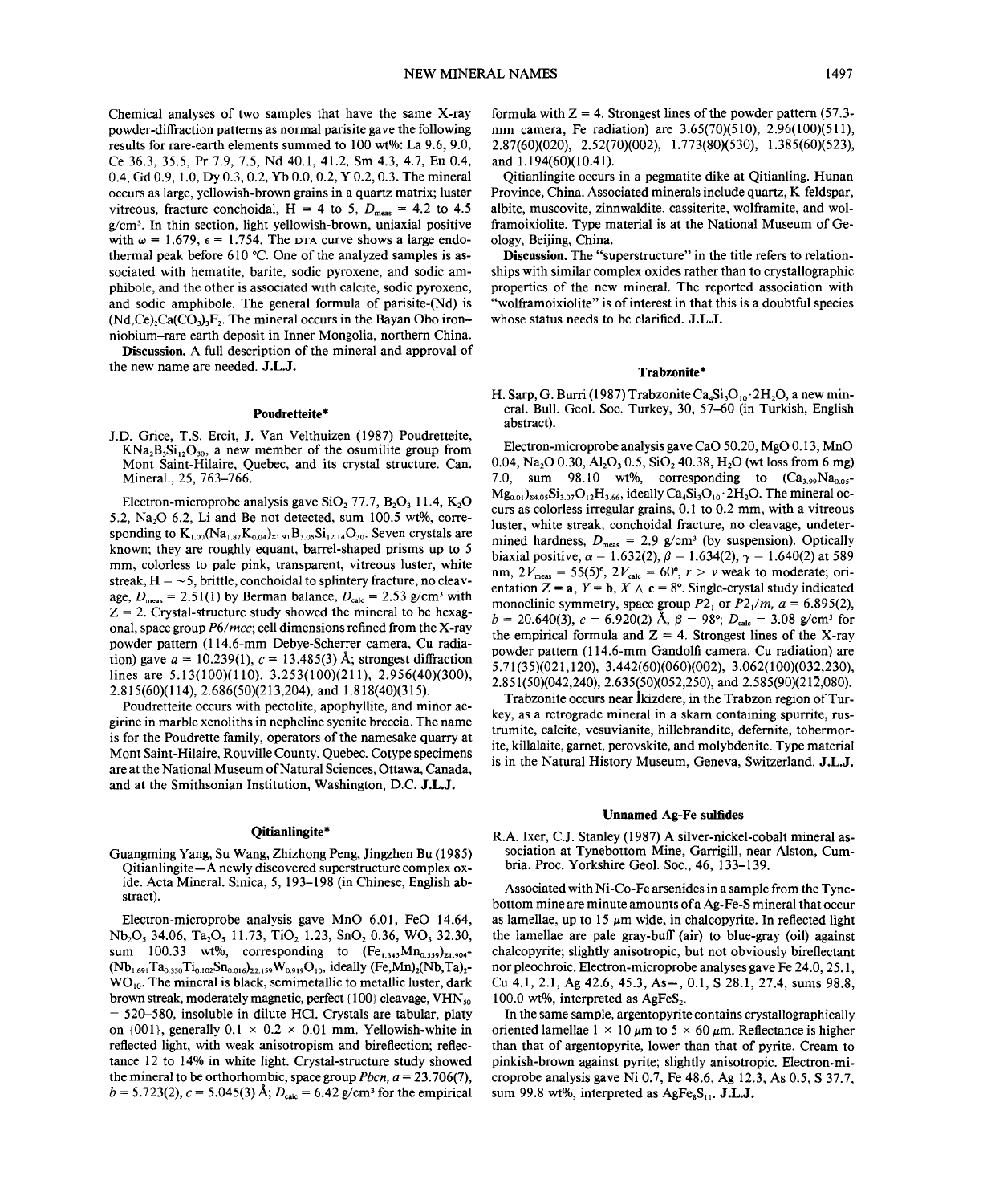### Unnamed basic Mg carbonate

A. Livingstone (1987) A basic magnesium carbonate, a possible dimorph of artinite, from Unst, Shetland. Mineral. Mag., 51, 459-462.

X-ray fluorescence analysis of a 5-mg sample gave MgO 31.9, SiO<sub>2</sub> 2.6, CaO 2.0, Fe as FeO 0.9, SO<sub>3</sub> 0.7, TGA loss 64.6, sum 102.7 wt%; electron-microprobe analysis gave MgO 33.8-37.1, FeO 0.1-12.8, CaO 0.1-4.7, S 0.1 wt%. TGA and EGA curves show that water of crystallization is lost in two stages up to about 260 °C and that CO, and OH are evolved simultaneously between 260 and 360°C. If substitution of OH for the small amount of  $SO<sub>4</sub>$  is assumed, the results can be interpreted to match the formula of artinite,  $Mg_4(CO_3)_2(OH)_4.6H_2O$ , or to be isostructural with the synthetic compound  $Mg_{4}(CO_{3})$ ,  $(OH)_{2}(SO_{4})$   $6H_{2}O$ .

Museum specimens of brucite from Swinna Ness, Unst, Shetland, have white coatings, mealy regions, and free-standing outgrowths that developed during museum storage, but in one specimen the same material is present as coherent veinlike areas, several millimeters thick, that may represent an original phase. The efflorescences and veinlike material both lack crystal faces or edges. The material is soft, porous,  $D_{\text{meas}} = 1.67 \text{ g/cm}^3$  (by suspension in heavy liquids), mean refractive index 1.495, readily soluble and strongly effervescent in dilute HCl. Slight grinding almost destroys the structure. The X-ray powder pattern is unlike that of artinite, but resembles that of synthetic  $Mg_4(CO_3)_2(OH)_2(SO_4)$  6H<sub>2</sub>O (PDF 7-410). By analogy with the synthetic compound, the Shetland material is monoclinic, *a =* 11.45,  $b = 24.17$ ,  $c = 7.54$  Å,  $\beta = 105.21$ °; strongest lines of the powder pattern (Cu radiation, lI4.6-mm camera) are 11.60(100)(020), 6.40(90)(130), 4.92(30)(121), 3.97 (80)(151), 2.95(60)(311,351), 2.718(30)(360,212), 2.598(30)(281,271), 2.528(40)(412,371). The infrared spectrum has a resemblance to that of artinite. Specimens of the unidentified basic magnesium carbonate are at the Royal Museum of Scotland, Edinburgh, Scotland; the veinlike material is catalogued as specimen RMS G 1871.3.1. J.L.J.

### Unnamed K-dominant laumontite

G. Cressey (1987) Skarn formation between metachalk and agglomerate in the Central Ring Complex, Isle of Arran, Scotland. Mineral. Mag., 51, 231-246.

The mean of six electron-microprobe analyses gave  $SiO<sub>2</sub> 51.97$ , Al<sub>2</sub>O<sub>1</sub> 18.01, Na<sub>2</sub>O 1.33, CaO 4.82, K<sub>2</sub>O 10.72, H<sub>2</sub>O (by difference) 13.15 wt%, corresponding to  $(K_{4,40}Ca_{1,66}Na_{0,83})_{26,89}$ - $(Si_{16,74}Al_{6,83})_{223,57}O_{48}$  14.12H<sub>2</sub>O. The mineral is considered to be the partly dehydrated K-dominant analogue of laumontite, from which the K-rich mineral could not be distinguished satisfactorily by X-ray diffractometry of mutual mixtures containing up to  $\frac{1}{3}$ of the K-rich phase. Laumontite and the K-dominant mineral occur in complex intergrowths that are associated with other zeolites and calcite in late-stage lenses and veins, up to 1 cm wide, in a xenolithic chalk block and in agglomerate in a volcanic complex on the Isle of Arran, Scotland, J.L.J.

### Unnamed Mn-dominant deerite

T. Reinecke (1987) Manganoan deerite and calderitic garnet from high-pressure metamorphic Fe-Mn-rich quartzites on Andros Island, Greece. Mineral. Mag., 51, 274-251.

Electron-microprobe anaysis gave SiO, 33.4, TiO, 5.5, AI,O, 0.13, FeO(total Fe) 17.5, MnO 33.9, MgO 2.03, H,O(calc.) 4.20, sum 99.66 wt%. Based on 30 cations and 90 charges, the formula is  $(Mn_{10.25}^2Fe_{2.07}^{2+} Mg_{1.08}Fe_{3.15}^{3+} Al_{0.06}Ti_{1.48}^{4+}h_{218.09}Si_{11.92}O_{40}(OH)_{10}$ . The unnamed mineral is associated with Mn-rich deerite; both Mnrich deerite and Mn-dominant deerite form black needles up to 0.5 mm long and 0.02 mm across in Fe-Mn-rich quartzites. Individual grains are generally homogeneous, but compositions vary from deerite to the Mn-dominant phase within a single thin section. J.L.J.

#### Unnamed Nd-Nb-Ti silicate

Peishan Zhang, Kejie Tao (1986) Bayan Obo mineralogy. Science Publisher, Beijing, China. 208 p. (in Chinese with English summary).

Electron-microprobe analyses of two samples gave SiO, 10.12, 9.94, TiO, 25.44, 26.35, Nb,O, 30.42, 31.33, FeO 1.06, 1.57, MnO 1.28, 1.04, La<sub>2</sub>O<sub>3</sub> 1.38, 1.21, Ce<sub>2</sub>O<sub>3</sub> 10.91, 10.21, Pr<sub>2</sub>O<sub>3</sub> 2.15, 1.97, Nd<sub>2</sub>O<sub>3</sub> 14.79, 13.91, Sm<sub>2</sub>O<sub>3</sub> 1.67, 1.59, sum 99.22, 99.15 wt%. The grains are brown to brownish-yellow, tabular, radiating aggregates with a vitreous luster, dark brown streak, H  $= 5$  to 6,  $D_{\text{meas}} = 4.71$  to 4.76 g/cm<sup>3</sup>. In transmitted light, light reddish-brown and pleochroic from reddish-brown to yellowishbrown; high relief, with refractive indices  $> 2.00$ , and optic sign not determinable. No X-ray data are given. The mineral is associated with barite and sodic pyroxene in the Bayon Obo ironniobium-rare earth deposit, Inner Mongolia, northern China.

Discussion. The element ratios approximate (Nd, Ce,REE),- $Ti<sub>1</sub>,Nb<sub>2</sub>Si<sub>6</sub>. J.L.J.$ 

#### Unnamed uranyl sulfate

Z. Urbanec, Z. Mrázek, J. Čejka (1985) Thermal, X-ray and infrared absorption spectrum analyses of a new uranyl sulphate mineral. Thermochimica Acta., 86, 383-386.

A mineral from Jáchymov, Czechoslovakia, is stated to have the composition  $6UO_3.0.6SO_3.15H_2O$ . Cell parameters calculated from the X-ray powder pattern (not given) indicate orthorhombic symmetry,  $a = 15.065(7)$ ,  $b = 15.704(8)$ ,  $c = 14.189(8)$ A. The pattern is stated to be similar to those of minerals in the becquerelite group. Thermogravimetric and differential-thermal curves show dehydration in several steps. The infrared spectrum is illustrated and described. The mineral is at the National Museum in Prague, Czechoslovakia, catalogued as MI72-NMP inv. no. 68905. J.L.J.

# New Data

### Aerinite\*

B. Azambre, P. Monchoux (1988) New mineralogical data on aerinite from a new occurrence at Saint-Pandelon, Landes, France. Bull. Minéral., 111, 39-47 (in French).

Wet-chemical analysis, TGA (H<sub>2</sub>O) and gas chromatography (CO<sub>2</sub>) gave P<sub>2</sub>O<sub>5</sub> 0.71, SiO<sub>2</sub> 36.91, Al<sub>2</sub>O<sub>3</sub> 17.20, Fe<sub>2</sub>O<sub>3</sub> 7.31, FeO 3.47, MnO 0.10, MgO 3.15, CaO 12.03, Na<sub>2</sub>O 0.27, K<sub>2</sub>O 0.04, H<sub>2</sub>O 17.79, CO<sub>2</sub> 2.3, sum 101.28 wt%, which yields the formula  $(Ca_{4.04} Na_{0.16} K_{0.02})_{24.22}$  (Fe<sub>0.91</sub> Mn<sub>0.03</sub> Mg<sub>1.47</sub>)<sub>22.41</sub> (Al<sub>6.36</sub> Fe<sup>3+</sup><sub>1.72</sub>)<sub>28.08</sub>  $(Si_{11.59}P_{0.19})_{211.78}O_{36.21}(OH)_{12.11}(CO_2)_{0.99} \cdot 12.11H_2O$  (based on density). Infrared data are given. The X-ray powder pattern was used